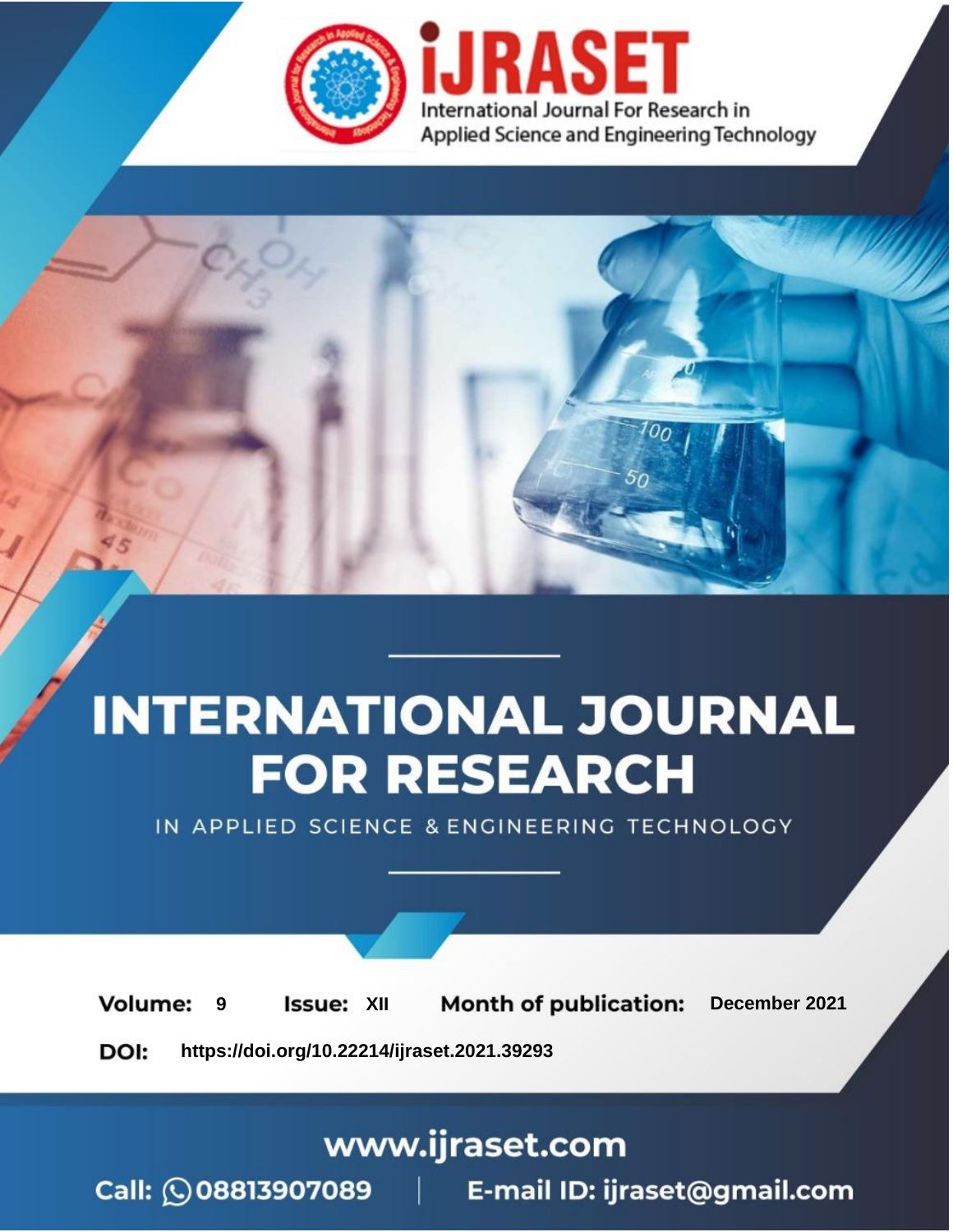

### **Comparative study on Conventional and Smart Building Material in terms of TQC**

Siddhesh Gaikwad<sup>1</sup>, Anish Sahare<sup>2</sup>, Swapnil Deshmukh<sup>3</sup>, Shraddha Meshram<sup>4</sup>, Prof. Suraj C. Tandale<sup>5</sup> *1, 2, 3, 4, 5Trinity Academy of Engineering, Pune; Department of Civil Engineering*

*Abstract: There are several new-age "smart" building materials which are cost effective and long lasting and which would help to build or rebuild smart buildings, as a more eco- friendly and sustainable habitat. In India since ancient time construction is done by using conventional building materials. But now a days concept of smart building materials is introduced. These are durable, eco-friendly, cost effective. Still use of conventional materials is more than smart building materials. Due to lack of knowledge about smart building materials we don't use such materials. Control over quality and sustainability of finished building. Justification of the environmental cost of manufactures. So with the help of project i.e. Comparative study between smart and conventional building, there is comparison as per cost, strength, durability. In this, how both buildings are different in their features like long lasting life, implementation of materials, speed of construction, sustainability of materials is shown. For this project there is use of software for developing, analyzing and designing the reinforced concrete building. Keywords: smart material, conventional material, cost* 

#### **I. INTRODUCTION**

#### *A. General*

Building material is any material which is used for construction purposes. Many naturally occurring substances, such as clay, rocks, sand, and wood, even twigs and leaves, have been used to construct buildings. Apart from naturally occurring materials, many manmade products are in use, some more and some less synthetic. The manufacture of building materials is an established industry in many countries and the use of these materials is typically segmented into specific specialty trades, such as carpentry, insulation, plumbing, and roofing work. They provide the make-up of habitats and structures including homes. Any construction project to begin with starts with the Layout of the building or structure followed by Design and Analysis of the structure which is succeeded by cost estimation and planning for the said project. This project involves the layout, analysis, planning and cost estimation of a G+3 residential building. For completing the project very popular Civil Engineering software's such as AutoCAD, Microsoft Excel for Cost Estimation have been used.

#### *B. Smart Material*

The term "smart materials" describes a group of material systems which has unique properties which gives more benefits against conventional materials. Some materials system do not exhibit a shape change, but rather have significant properties are also called smart materials. Now a days, there are no. of building materials invented in market which gives overall cost effective, strength effective, better applicant result etc. As compare to conventional building material. but because of lack of knowledge about smart material, they are not get used so we are going to show actual difference between conventional material building  $\&$  smart material building with respect to all manners. There are several new-age "smart"building materials which are cost effective and long lasting and which would help build or rebuild smart buildings, as a more eco-friendly and sustainable habitat.

#### *C. Problem Statement*

In the recent years, the various materials such as fly ash, silica sand, ceramic dust, steel scrap from lathe, polyurethane foam etc. were used as a smart material to decrease the various problems occur during and after the construction. The present study describes the use of such materials and their importance in the field of civil engineering for sustainable development. Due to urbanization, demand of construction materials increases and brings the need to use alternative materials. The decreasing availability of suitable construction materials is putting pressure on the Engineers and Designers to think for methods of utilizing intelligent materials Conventional Building materials takes more time to construct and quality of conventional building material is poor as compare to smart building materials. Therefore, more maintenance is required this effect on final cost of building.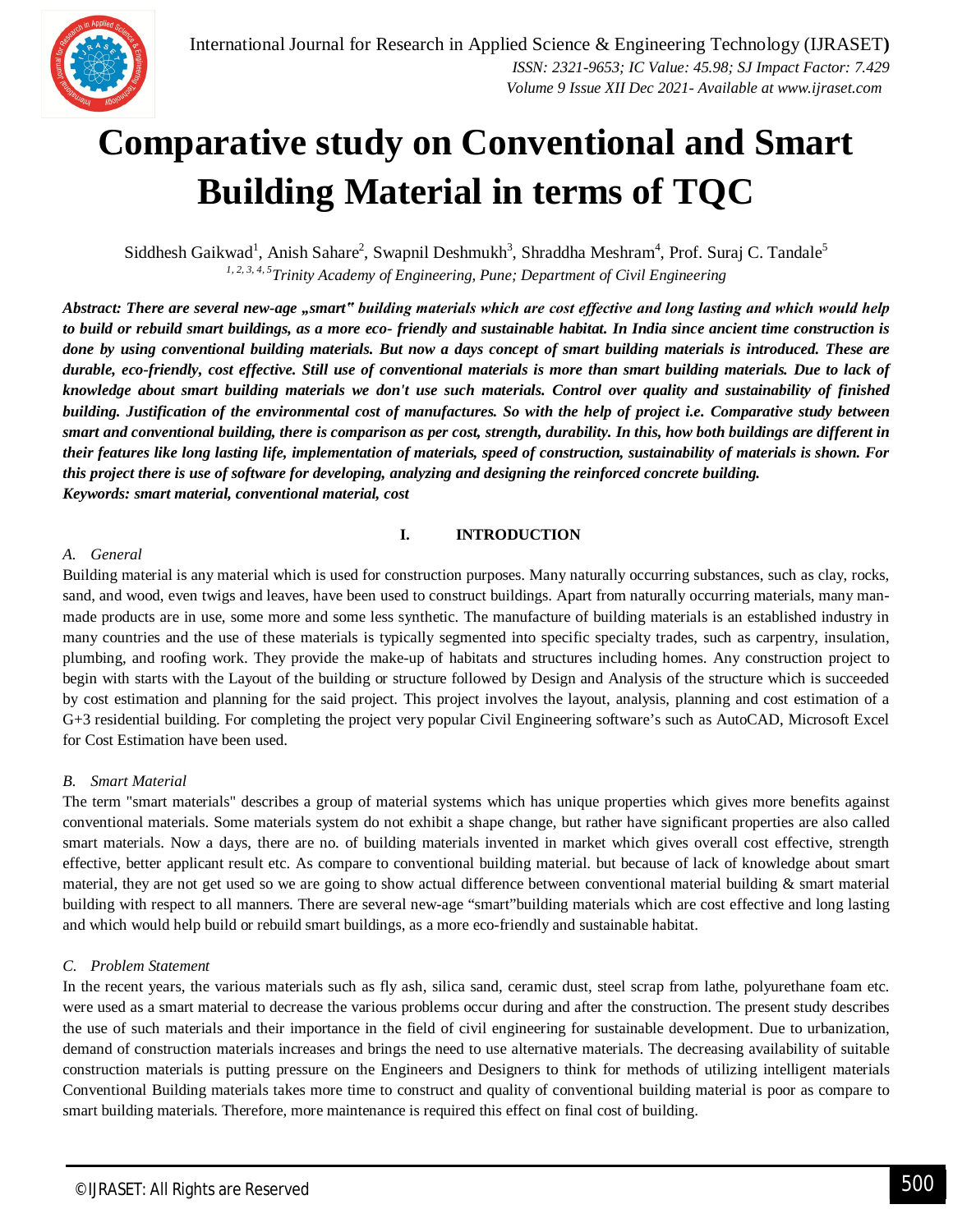

International Journal for Research in Applied Science & Engineering Technology (IJRASET**)**

 *ISSN: 2321-9653; IC Value: 45.98; SJ Impact Factor: 7.429 Volume 9 Issue XII Dec 2021- Available at www.ijraset.com*

- *D. Objective*
- *1)* To Study various types of Smart building materials.
- *2)* To compare the conventional building material with smart building materials.
- *3)* To estimating & costing of R.C.C. building conventional & smart material building.
- *4)* To analyses difference between conventional material building & smart material building on basis of Time, cost, and Quality of structure.

#### **II. LITRATURE REVIEW**

This research aims to study the terms of smart materials and their impact on architecture to investigate the role and function of smart materials as a flexible approach in architectural materials in order to reduce energy consumption which will reduce environmental emissions from the construction. Using analytical-descriptive methods, investigates various aspects of materials in construction and architecture then studies their effect on sustainable environment and reduction of pollution. [1]

In this research they studied that in the recent years, the various materials such as flyash, silica sand, ceramic dust, steel scrap from lathe, polyurethane foam etc. were used as a smart material to decrease the various problems occur during and after the construction. In this research paper they show how much percentage of material is used like Cement and sand can be replaced by good quality fly ash to the extent of  $10 - 30$  % and  $5 - 15$  % respectively without any loss of strength.[2]

The research aims to explore the qualities and advantages of smart material systems in the field of architecture, to better understand the impact smart material systems have on the design and construction processes, and to explore the way to create architecture with better adaptive characteristics, to ultimately reach the state of ''adaptiveness", providing the optimal environment for the users, reflected on the structural, climatic, and architectural performances.[3]

The study aims to discuss the applications of nanotechnology in architecture, especially in Office buildings. Nanotechnology is one of the most important modern applications that directly affect the characteristics and behavior of the smart materials used in the buildings, which have a direct impact on the use of materials in the internal and external environments.[4]

"Smart Materials" have a crucial role in construction technology. These innovative materials constitute an important part of smart building systems that are capable to detect its surrounding so that the smart materials behave similar to living systems. In the process of adapting to their external environment, they involve various energy conversion processes. This mechanical energy is converted into electrical energy and vice versa by smart materials during their functioning. This paper discusses various types of smart materials used in the construction industry, their characteristics and applications in smart infrastructure.[5]

#### **III. PROPOSED METHODOLOGY**

#### *A. General*

Methodology is way in the form of steps to complete project. In this following flowchart shows the methodology of project.

#### *B. Flow Chart of Methodology*

Flow chart of methodology is shown in fig. 3.1 which shows step by step procedure to complete project.

- *1)* Preparation plan of G+3 building on AutoCAD. The layout for the proposed building was prepared, discussed and approved by an architect. The layout was then prepared using AutoCAD. The various layouts were prepared and then later discussed with the architect for error correction.
- *2)* Specification of all conventional & smart material. In this we are going to specify all the building materials that we needed while construction.
- *3)* List of smart materials & prices with their standard specifications. In this we are going to list out all the conventional and smart building materials that we needed while construction.
- *4)* Estimation & costing of smart material building.
- *5)* In this we are going to estimate smart material building as per above.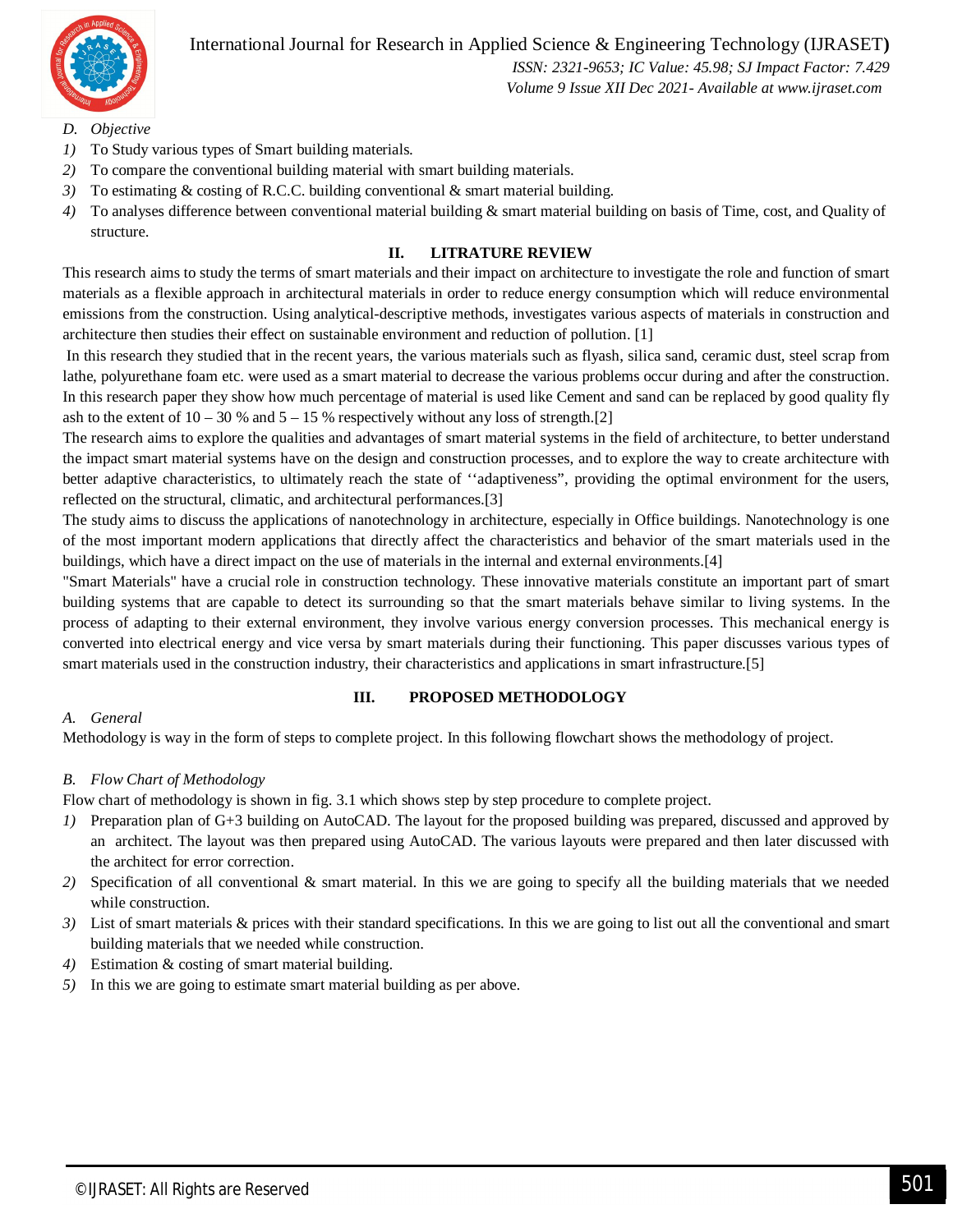

 *ISSN: 2321-9653; IC Value: 45.98; SJ Impact Factor: 7.429 Volume 9 Issue XII Dec 2021- Available at www.ijraset.com*



#### **IV. OUTCOME OF THE STUDY**

- *A.* By this research we know, There were many advantages for smart materials from different sides of buildings construction to occupy.
- *B.* We learn about new technologies used for construction field and how they are developing in this field.
- *C.* Instead of using conventional materials, if we use Smart materials then our cost, time of construction will be reduced.
- *D.* There are number of smart materials that exhibit behavior and can be successfully used in actual projects to reap the benefits of their advanced features.

#### **REFERENCES**

- [1] S. Y. Mohamed, "Smart Materials Innovative Technologies in architecture; Towards Innovative design paradigm," in Energy Procedia, 2017, vol. 115, pp. 139–154. doi: 10.1016/j.egypro.2017.05.014.
- [2] Piyush V Khole and Milind V. Mohod, "Application of Smart Materials in Civil Engineering for Better Tomorrows: A Review," 2016, doi: 10.17950/ijer/v5i3/031.
- [3] Y. Mohammadhosseini, "73 Smart Material Systems and Adaptiveness for Beauty of Modern Architecture," 2020. [Online]. Available: http://globalpublisher.org/journals-1004www.globalpublisher.org
- [4] H. H. Sameh, G. El-Din, and A. Nasa, "Applications Of Nanotechnology In Office Buildings ," 2019. [Online]. Available: www.feng.bu.edu.eg
- [5] S. Nihalani, U. Joshi, and A. Meeruty, "Smart materials for sustainable and smart infrastructure," in Materials Science Forum, 2019, vol. 969 MSF, pp. 278– 283. doi: 10.4028/www.scientific.net/MSF.969.278.
- [6] Tabrizikahou, A., Kuczma, M., Nowotarski, P., Kwiatek, M., & Javanmardi, A. "Sustainability of civil structures through the application of smart materials: A review," 2021, In Materials (Vol. 14, Issue 17). MDPI AG. https://doi.org/10.3390/ma14174824
- [7] Mohamed, A. S. Y. "Smart Materials Innovative Technologies in architecture; Towards Innovative design paradigm", 2017, Energy Procedia, 115, 139–154. https://doi.org/10.1016/j.egypro.2017.05.014
- [8] Taha, H. S., & Hassan, S. A. (2020). The Effect of Smart Low Emission Glass Material on Reducing Energy Consumption for Office Building in Hot Arid Climate. IOP Conference Series: Materials Science and Engineering, 881(1). https://doi.org/10.1088/1757-899X/881/1/012017